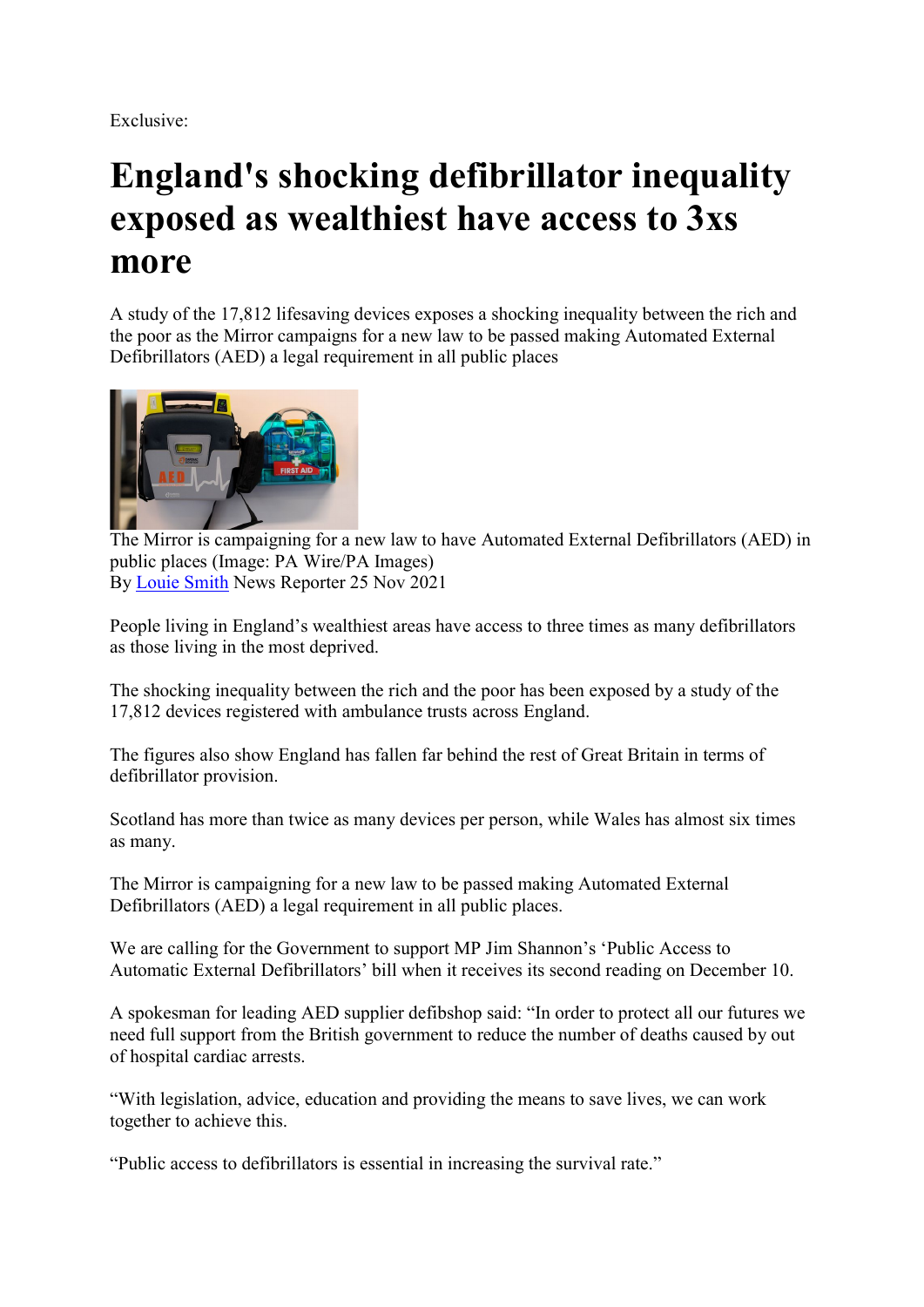

The 'Public Access to Automatic External Defibrillators' bill will enter its second reading on December 10

Details of Great Britain's defibrillator postcode lottery were revealed by Freedom of Information requests sent to 13 ambulance service trusts.

The responses showed that in August this year a total of 27,150 defibrillators had been registered with the emergency services.

It is estimated there are up to 70,000 unregistered devices across the country but 999 call handlers can only direct members of the public to AEDs that have been registered.

Details of where each device is located were released on Thursday in the Cardiac Coverage Report, which was compiled by leading supplier defibshop.

The Mirror linked this data directly with Income Deprivation figures from the Office for National Statistics.

The 50 wealthiest areas of England had an average of 70.04 AEDs for every 100,000 people.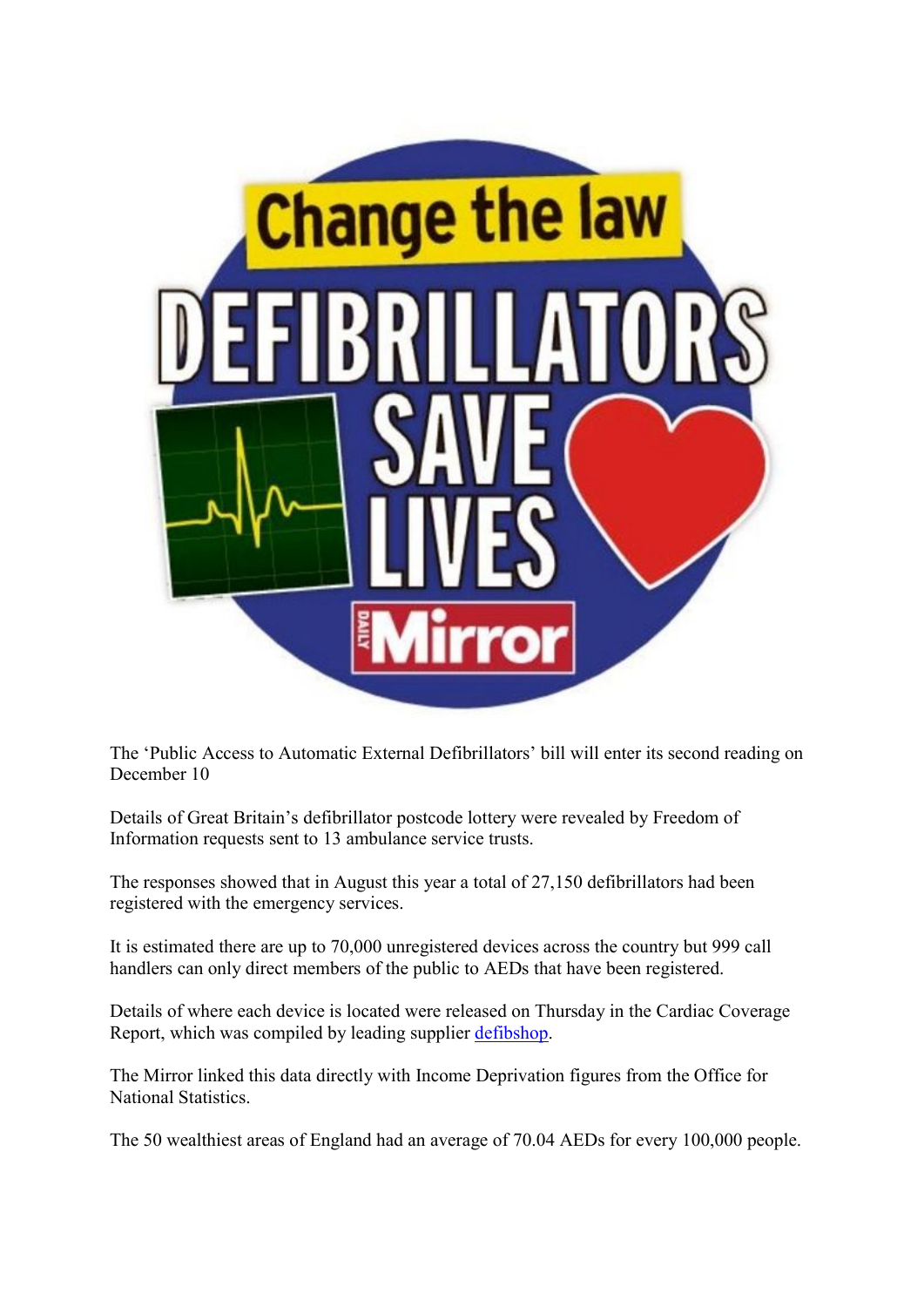However, those living in the 50 most deprived areas had an average of just 20.92 defibrillators.



The data also revealed worrying regional variations in the numbers of defibrillators available to 999 call handlers.

England averages 31 AEDs, while Scotland has 68 and Wales a staggering 177.

The figures apply only to defibrillators which can be accessed by the public.

Cardiff City FC doctor Prof Len Nokes lost daughter Claire, 25, to a sudden cardiac arrest.

Since her death he has dedicated his career to raising CPR and defibrillator awareness and chairs the Save a Life Cymru campaign.

He said: "I'm very proud Wales has so many defibrillators but we are not going to sit on our laurels.

"There's still more to do. The siting of defibrillators is paramount and people need to know where they are."

The cardiac arrest suffered by Christian Eriksen during the Euros threw the issue of defibrillators back into the spotlight.

Days later the Mirror called for defibrillators to be made a legal requirement in all public places, including schools, sports grounds and public buildings.